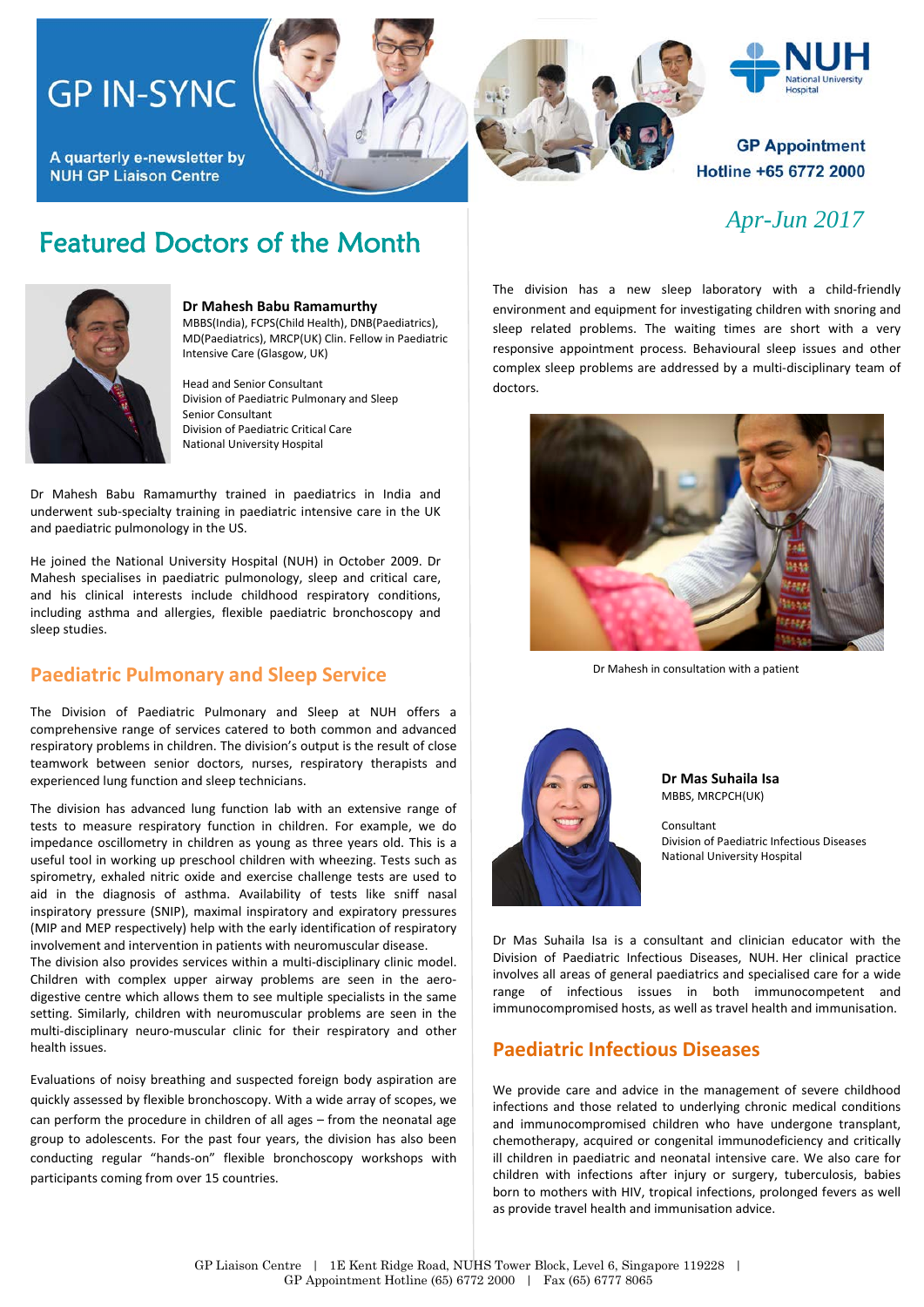

## **GP Liaison Centre (GPLC)**

GP Appointment Hotline: +65 6772 2000 Visit us at [http://www.nuh.com.sg/nuh\\_gplc/](http://www.nuh.com.sg/nuh_gplc/)

#### **Paediatric Travel**

Just like adults, more children are travelling internationally and more than a third of overseas travellers are 15 years old and younger. Children are exposed to similar health risks as adults but the consequences can be more serious. Parents intending to travel with children should know of these health risks and how they can avoid them.

A travel consultation involves medical recommendations particular to the destination and itinerary. We would provide advice about vaccines (e.g. typhoid, hepatitis A, yellow fever, and others) and prophylactic medications (e.g. against malaria). We advise to consult four to six weeks prior to the trip to allow time for adequate antibody protection.

Some destinations may require us to make a special order for a vaccine. We also review to make sure the child is up to date with their childhood immunisations and vaccines like MMR which can be given on an accelerated schedule from six months. Some vaccines (e.g. yellow fever and meningococcal) may be an entry requirement for certain destinations.

The consultation will provide the opportunity, where applicable, to review related topics like altitude sickness, vehicle safety, first aid, food and water precautions and insect precautions. We also review students travelling for overseas programmes and include a physical examination and laboratory testing as required.

### **Travel Clinic at NUH**

The NUH Travel Clinic was created in 2002 as an extension to Medicine Clinic, located in the NUH Wellness Centre. In 2011, the Travel Clinic was absorbed by NUH International and in March 2016, it was moved under the Division of Infectious Diseases and is currently located in the OPAT Clinic, NUH Medical Centre.

If you or your patient is interested or require a travel consultation, please call us at 6772 8600 or emai[l travel@nuhs.edu.sg.](mailto:travel@nuhs.edu.sg)

We will request a detailed vaccination history, current medications and allergies history and the planned itinerary of countries, cities and special activities.

# In The News

#### **Lion-hearted fighter beats the odds**

Ten-year-old Boon Kye Feng prances around the living room in furry purple pants that match the lion's head he is wearing. He lifts the head and moves it from side to side to a beat only he can hear.

Even when the little lion gets thirsty, he drinks water through the opening in the head. Seeing him at play, it may be difficult for strangers to tell that he has spent almost half his life battling leukaemia. His family fought it along with him, gifting two transplants – cord blood from his baby sister and stem cells from his mother – to keep him alive.



With two transplants behind him, Boon Kye Feng, now 10, can enjoy doing the lion dance

Despite the intensive treatment, his parents said he had remained positive and playful. It had started in late 2011 when Kye Feng developed spots and bruises which his parents thought were sandfly bites.

When the spots appeared a second time, his mother, Mrs Celine Boon, decided to take him for a check-up. Doctors found that his white blood cell count was very high and told the family he could have leukaemia (cancer of the blood). It was diagnosed as juvenile myelomonocytic leukaemia (JMML), a rare form of the disease.

She said: "Still, I had never expected that it would happen to my son. I was quite alarmed." JMML is so rare that blood samples had to be sent to Germany to confirm the diagnosis. Kye Feng began chemotherapy at KK Women's and Children's Hospital (KKH) in 2012 to control the condition while waiting for a bone marrow transplant.

Although KKH doctors had not seen a JMML case in about 10 years, they did the transplant as there were few other options. His father, Mr Roy Boon, 46, said: "It was all trial and error. There's no exact treatment for JMML." Mrs Boon was then pregnant with their fourth child and doctors said the baby girl's cord blood could be used for the transplant as there is a 25 per cent chance of a match between siblings. Thankfully, it was a full match for Kye Feng, who had the transplant and recovered well.

He looked forward to starting Primary 1 with his brother. But before the March holidays of his first year in school, doctors noticed that the percentage of donor cells in him was beginning to fall, signalling that there could be a problem. When it became clear that the cancer had returned, Mrs Boon said she broke down and cried. "I was shocked. There weren't any physical symptoms. Why did it happen so quickly? It wasn't even one year after the transplant and things had looked so promising," she said.

#### **A Second Chance**

The family sought a second opinion from the National University Hospital (NUH) and entered into the care of Associate Professor Tan Poh Lin from the paediatric haematology-oncology division. While doctors from both hospitals suggested a second transplant for Kye Feng, there was more bad news.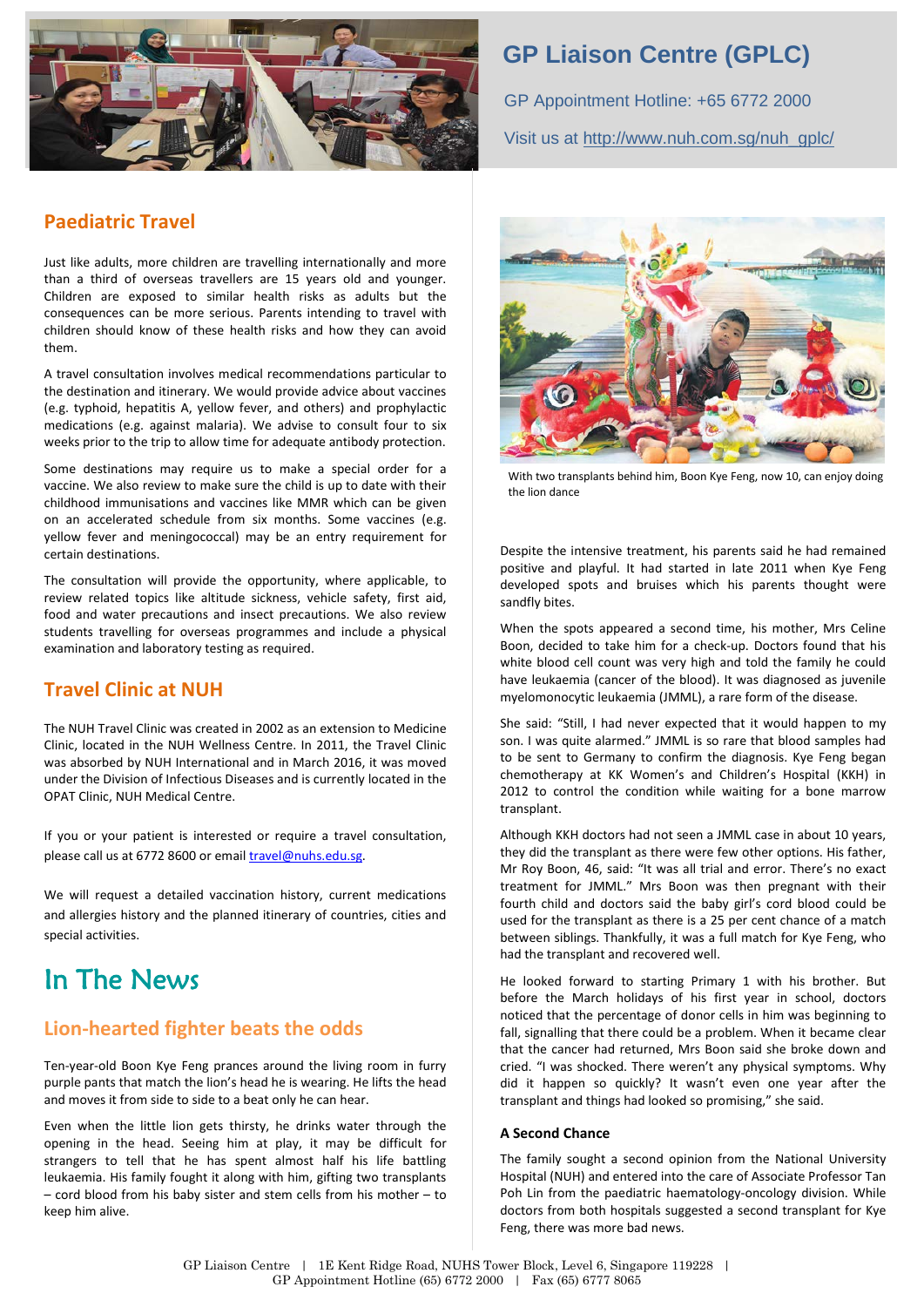

His illness was mutating into mixed-phenotype acute leukaemia, a combination of two forms of cancer. He also faced a life-threatening infection that caused high fever and bloating.

Besides beginning palliative care to improve his quality of life, the family continued to push for treatment, including natural killer-cell therapy and the removal of Kye Feng's enlarged spleen in a complicated seven-hour operation. Even though the test results showed that leukaemic cells remained in his bone marrow, Kye Feng had a second transplant in September 2015, this time using stem cells from his mother.

Doctors usually recommend transplants only when patients register no leukaemic cells. Mrs Boon said: "If he didn't have the transplant, he would have only six months more. With the transplant, he would at least have a chance of recovery. "He was fighting hard. If I didn't give him the chance, I would never know if he could have survived." Kye Feng responded well to his mother's stem cells.

Dr Tan said: "I believe Kye Feng is a 'miracle'. We have all learnt a lot from him, not only in the science of managing the disease and the doctor-patient relationship, but also in his love of life, and his fearlessness and resilience, despite the years of pain and suffering." The crucial three months after the transplant passed by without issue, but the boy developed a graft versus host disease (GVHD) one year later. Still, his parents were relieved that it was not a second relapse. He was put on medication for GVHD and will recover completely.

In the meantime, the family is treasuring the time they can spend together. Mrs Boon said: "We will relax and go with the flow, as long as Kye Feng is happy."

**Source: The Straits Times, 14 February 2017, © Singapore Press Holdings Ltd. Reprinted with permission.**

#### **NUH programme fights food allergies in small doses**

For years, eating even a smidgen of peanut butter would make Tng Shih Kai feel nauseated, giddy and break out in rashes. Now – three months after completing a programme to increase his tolerance to the food – he can eat more than 10 peanuts at a go without triggering an allergic reaction.

It sounds like a small thing, but it has made a big difference to the 13- year-old and his family. "We had to diligently check the menu before we ordered food (at restaurants), and at supermarkets, we would check all the labels," recalled his father Tng Yan Hui, 45.

In 2015, the National University Hospital (NUH) started its food oral immunotherapy programme, focusing only on peanuts. No medication is involved.

### **GP Liaison Centre (GPLC)**

GP Appointment Hotline: +65 6772 2000 Visit us at [http://www.nuh.com.sg/nuh\\_gplc/](http://www.nuh.com.sg/nuh_gplc/)

Instead, a child is fed minuscule amounts of the food that he is allergic to, with the dose gradually increased until he can safely stomach small amounts. Cow's milk was added last year, and there are plans to expand it to include other common allergens such as eggs or tree nuts.

Dr Soh Jian Yi, who is from the hospital's division of paediatric allergy, immunology and rheumatology, said the standard advice for parents is to keep their children away from foods that trigger allergies "It is easy for us as physicians to say that," he said. "But for the parents and the child, it translates into a lot of worry and work over the days and months."

Around 20 children with persistent food allergies lasting past age five, when many children have outgrown them, have been enrolled in the scheme so far. Though allergies are rarely studied here, it is estimated that peanut allergies affect up to 0.5 per cent of children of school-going age.

The whole process typically takes between six and 10 months, after which children will need to keep eating some of this food in small doses, at least twice a week indefinitely, for it to remain effective.

NUH said the entire course of treatment costs between \$2,500 and \$4,500 for subsidised patients, and that any child over age five with these allergies can enrol. It hopes to expand it to adults in the future.

Dr Soh said parents should not attempt this treatment regimen on their own. It is difficult to accurately measure food portions of less than a milligram, and the child may have a severe adverse reaction. Since completing the treatment, Shih Kai and his parents no longer worry about trace amounts of peanuts in his food. Even better, he can now indulge in something he has wanted to eat for a long time–satay sauce. Shih Kai said: "I would see my friends eat it, and it smelled good. I would feel envious."



Nurse Michelle Tan showing the small dose of peanut that Shih Kai was to be fed with at NUH yesterday. His father, Mr Tng, said the boy's increased tolerance to peanuts has made a big difference to the family

**Source: The Straits Times, 2 February 2017, © Singapore Press Holdings Ltd. Reprinted with permission.**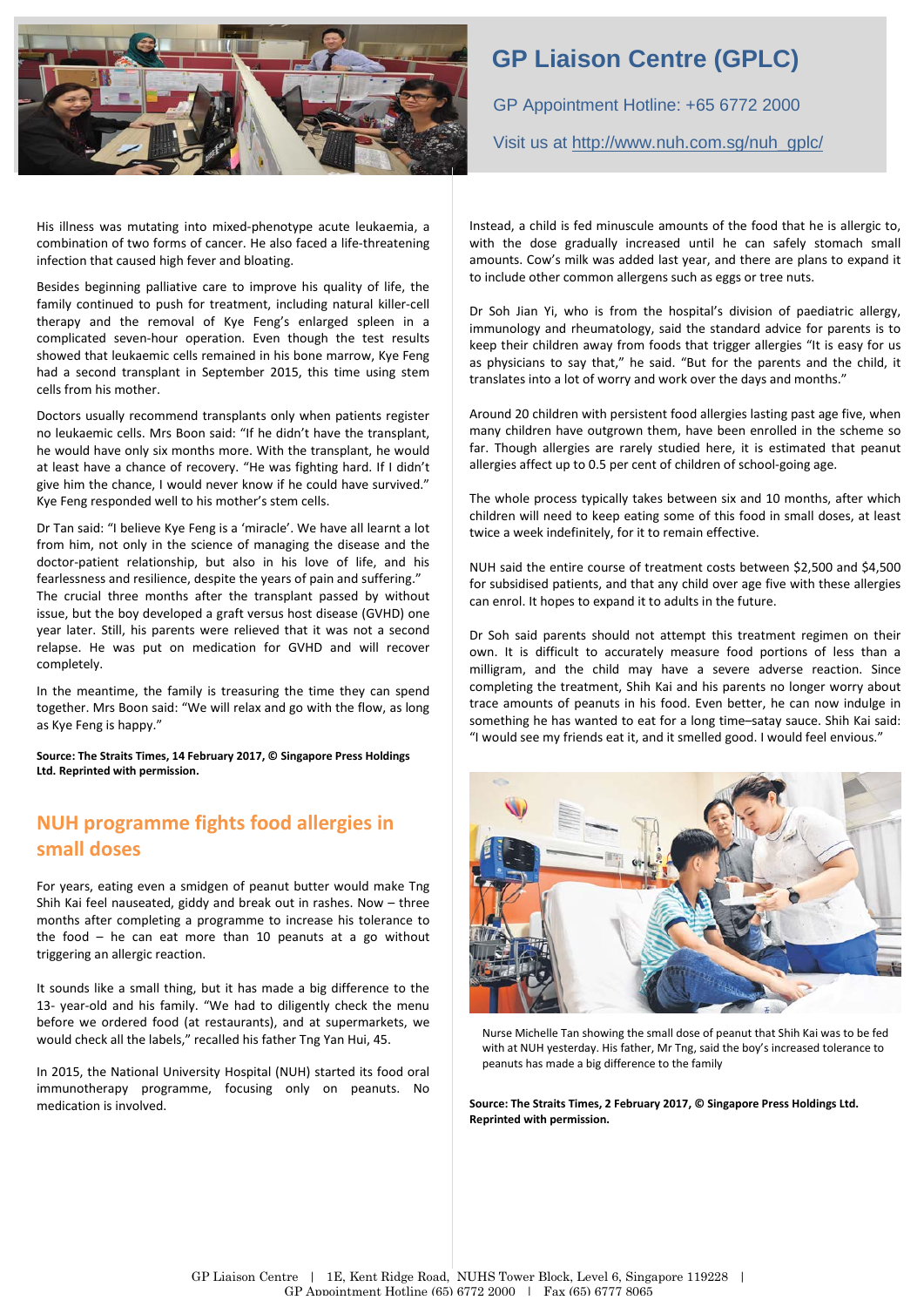

# **GP Liaison Centre (GPLC)**

GP Appointment Hotline: +65 6772 2000 Visit us at [http://www.nuh.com.sg/nuh\\_gplc/](http://www.nuh.com.sg/nuh_gplc/)

# A Volunteering Heart

#### **Making Wishes Come True**

As a nurse working with paediatric oncology patients, I have always wanted to do more for these brave warriors. I came to know of Make-A-Wish Foundation Singapore through my patients when I witnessed the magic and ripple effect they created during and after a wish is granted.

I have been volunteering for Make-A-Wish as a wish granter for six years. Despite having granted more than 10 wishes, the most memorable one is still the wish of a five-year-old girl who was diagnosed with Acute Lymphoblastic Leukemia and loved My Little Pony series and wished to see them come to life.

Together with another volunteer, we planned for a day filled with ponies. The day started with her creating her own pony soft toy that later got dressed up with clothes that she had chosen. She was then brought to a stable (with real ponies!), given a personalised tour and even got the chance to groom and feed the ponies.

After all the hard work, the little girl was presented with a surprise pony party! It was a party that included many fringe activities - a magic show, pony rides, popcorn station, face painting, personalised fondant cupcakes, two- tier chocolate cake and a photo booth.



SSN Clara (first from the right) with fellow volunteers on the day of the wish granting

She also had her close friends who came as surprise guests. In the end, she summarised the day in three simple words "Awesome! Awesome! Awesome!"

Although this wish was granted two years ago, I have remained in touch with her mum. She still occasionally sends me texts saying that the little girl recalls that very magical and unforgettable day up till this very moment – the perfect kind of ripple effect!

**Senior Staff Nurse Clara Su Department of Paediatrics, NUH**

# Passion Beyond Duty

### **Bringing Health Screening to the Neighbourhood**

The Neighbourhood Health Service (NHS) is a student-led community project that was started in Taman Jurong in 2007 by a group of NUS medical students who were interested in bringing health screening to the doorsteps of the underprivileged. Now in its 11th year, the NHS has expanded to provide residents of 1 to 2 room rental flat blocks in various areas of Singapore with free health screening and follow-up.



The Neighbourhood Health Service (NHS) brings health screening to the doorsteps of the underprivileged

Credit photo to Dr Wang Yi Liang, Tan Tock Seng Hospital

The founding ethos of the NHS has been its focus on lower-income, rental flat residents. Over the years, studies by the NHS have shown that preventive healthcare services like cancer and cardiovascular screening is less accessible to people living in rental-flat neighbourhoods, while management of chronic diseases like hypertension is also sub-optimal. Hence, the NHS targets rental flat populations in order to bridge these gaps and help the most vulnerable.

NHS has also embraced technology to improve care delivery. We have transitioned from clipboards, paper and pen to iPads with a secure app-based system for students to key in data and play educational videos during patient counselling.

From relying on generic materials for its health promotion efforts in the early days, the NHS has created its own educational materials, including pamphlets and videos. These attempt to address some of the common misperceptions about health that have been identified among residents in these low-income communities.

Key to its success is the support of many individuals – the medical, nursing and social work student volunteers, faculty supervisors, grassroots organisations, partners and sponsors, without whom NHS will not be able to function. Most of all, we thank the residents of these rental flats for opening their doors and hearts to us for all these years.

**Dr Chiong Yee Keow Senior Resident, Department of Paediatrics, NUH**